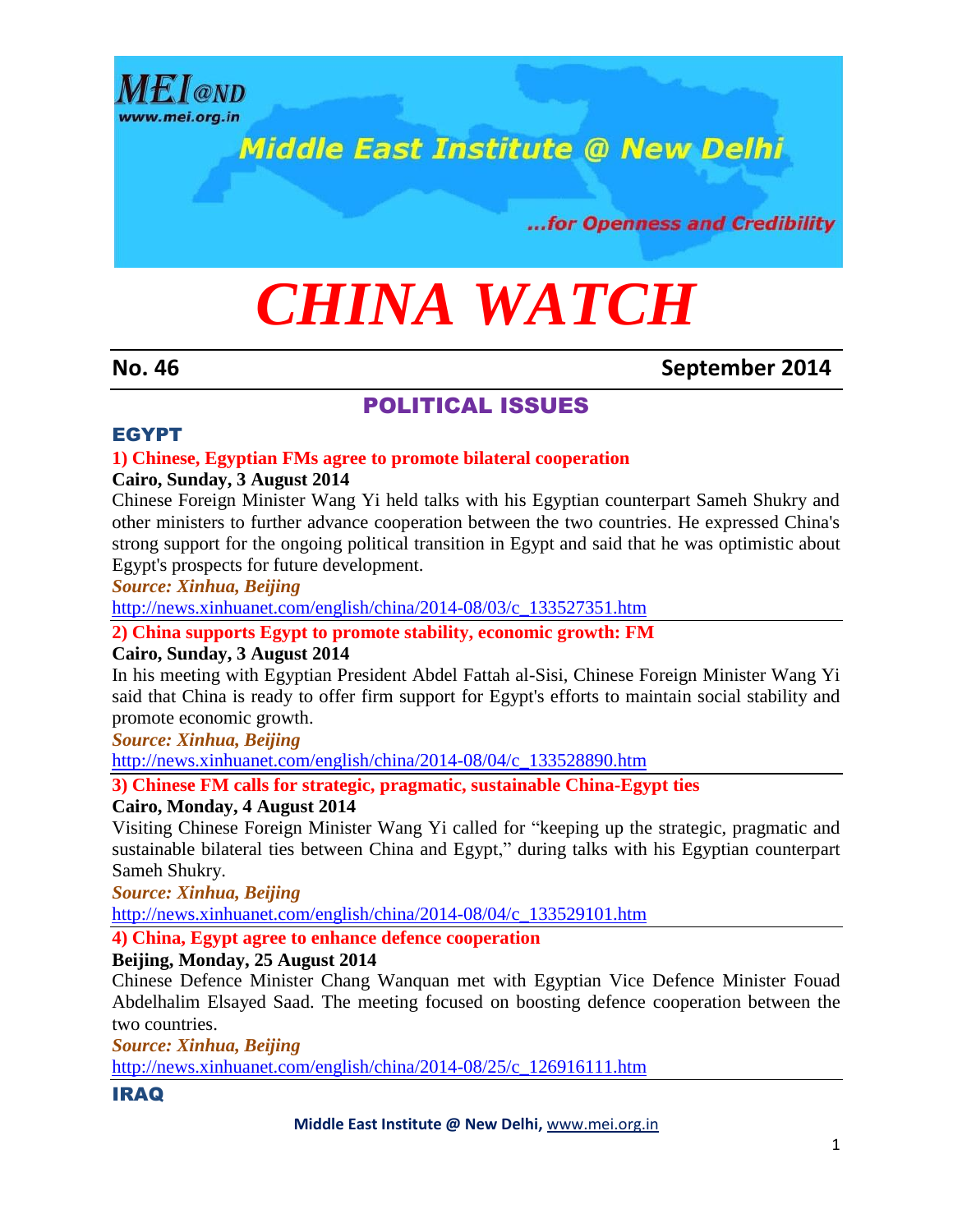#### **5) China supports Iraq in combating terrorism**

#### **Beijing, Friday, 8 August 2014**

Foreign Ministry spokesperson's office said that China supports efforts made by Iraq in safeguarding sovereignty, independence and territorial integrity as well as combating terrorism. *Source: Xinhua, Beijing*

[http://news.xinhuanet.com/english/china/2014-08/08/c\\_133543057.htm](http://news.xinhuanet.com/english/china/2014-08/08/c_133543057.htm)

#### **6) China to support Iraqi government in stabilizing situation: Xi**

#### **Nanjing, Saturday, 16 August 2014**

During a meeting with UN Secretary-General Ban Ki-moon in Nanjing, President Xi Jinping said that China will continue to support Iraq in stabilizing the situation in the country.

*Source: Xinhua, Beijing*

[http://news.xinhuanet.com/english/china/2014-08/16/c\\_133561024.htm](http://news.xinhuanet.com/english/china/2014-08/16/c_133561024.htm)

#### ISRAEL

#### **7) Chinese FM to visit Cairo on Mideast truce**

#### **Beijing, Friday, 1 August 2014**

Chinese Foreign Minister Wang Yi will leave for Cairo soon to discuss with Egyptian and the Arab League officials regarding a truce between Israel and Palestine.

#### *Source: Xinhua, Beijing*

[http://news.xinhuanet.com/english/china/2014-08/02/c\\_126824511.htm](http://news.xinhuanet.com/english/china/2014-08/02/c_126824511.htm)

#### **8) China FM urges cease-fire in Gaza with five-point proposal**

#### **Cairo, Sunday, 3 August 2014**

Chinese Foreign Minister Wang Yi urged both Israel and the Gaza-ruling Hamas to stop the ongoing fighting, calling on Israel to lift its blockade and release the Palestinians. He raised a five- point proposal on ceasefire in Gaza which included mutual safety, establishment of security mechanism and the pursuing of unilateral demands through force.

*Source: Xinhua, Beijing*

[http://news.xinhuanet.com/english/china/2014-08/04/c\\_133528898.htm](http://news.xinhuanet.com/english/china/2014-08/04/c_133528898.htm)

#### **9) China welcomes extending ceasefire between Israel and Palestine**

#### **Beijing, Thursday, 14 August 2014**

Chinese Foreign Ministry spokesperson Hua Chunying said that China welcomes the five-day extension of the temporary ceasefire between Israel and Palestine.

#### *Source: Xinhua, Beijing*

[http://news.xinhuanet.com/english/china/2014-08/14/c\\_133556798.htm](http://news.xinhuanet.com/english/china/2014-08/14/c_133556798.htm)

**10) Gaza ceasefire significant step to ease tension: Chinese FM**

#### **Beijing, Wednesday, 27 August 2014**

During a meeting with visiting Sudanese Foreign Minister Ahmed Ali Karti, Chinese Foreign Minister Wang Yi said that the indefinite ceasefire in Gaza is a significant step to ease tension and people's suffering in the region.

*Source: Xinhua, Beijing*

[http://news.xinhuanet.com/english/china/2014-08/27/c\\_133590878.htm](http://news.xinhuanet.com/english/china/2014-08/27/c_133590878.htm)

#### LIBYA

**11) 121 Chinese evacuees reach Tunisia from violence-hit Libya Tunis, Friday, 1 August 2014**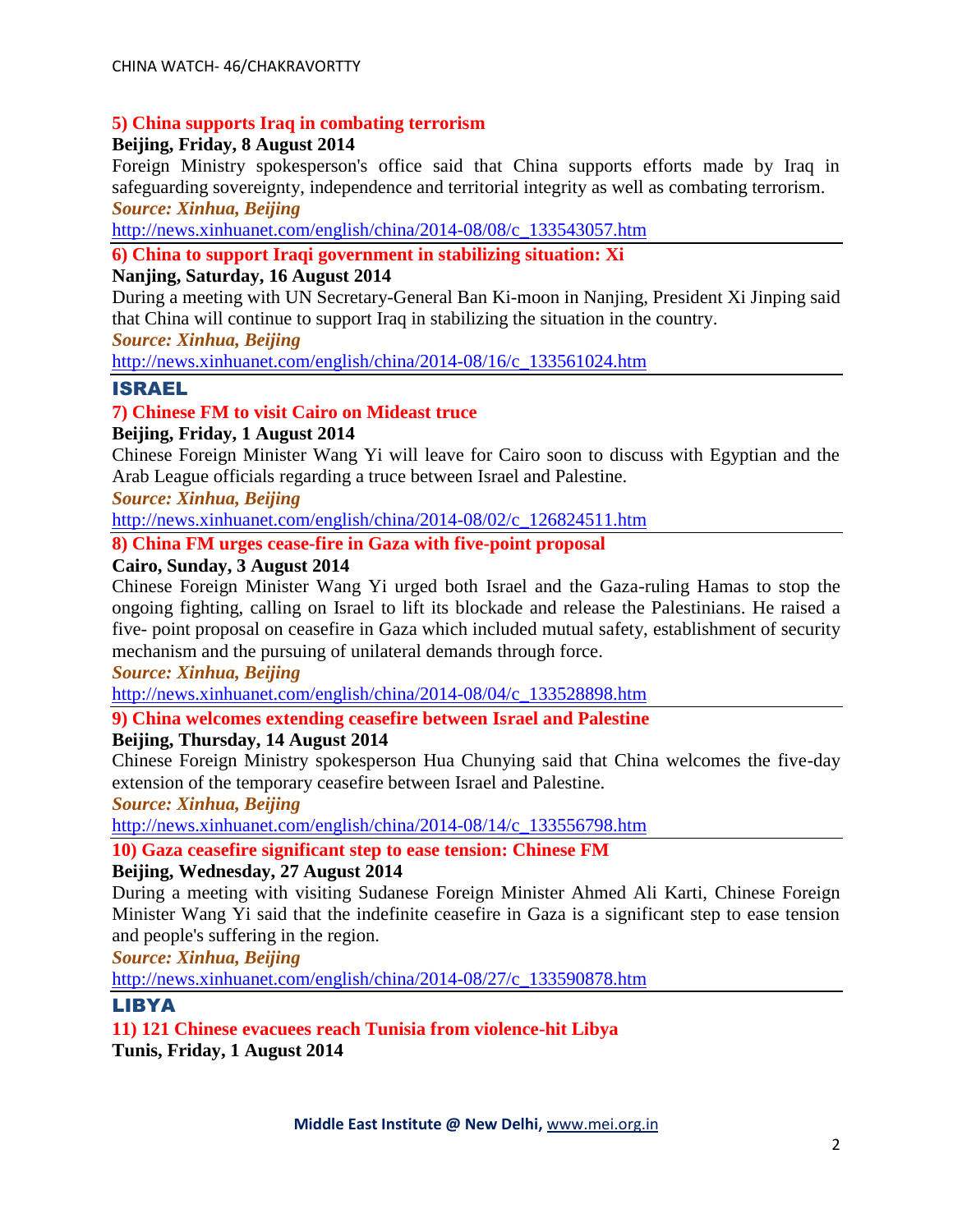Around 121 Chinese employees of a steel plant passed the Ras Jadir border crossing and reached Tunisia, an official from the Chinese Embassy Liu Kaiyuan said.

*Source: Xinhua, Beijing*

[http://news.xinhuanet.com/english/china/2014-08/01/c\\_133525641.htm](http://news.xinhuanet.com/english/china/2014-08/01/c_133525641.htm)

**12) 508 Chinese evacuated from Libya**

#### **Tripoli, Friday, 1 August 2014**

Xiao Wensheng, a commercial counsellor in the embassy said that the Chinese embassy in Libya facilitated the evacuation of 508 Chinese nationals out of Libya. However, around 340 Chinese nationals are still in Libya.

*Source: Xinhua, Beijing*

[http://news.xinhuanet.com/english/africa/2014-08/02/c\\_126824505.htm](http://news.xinhuanet.com/english/africa/2014-08/02/c_126824505.htm)

**13) Chinese evacuees from Libya arrive safe in Greece, to return to China in 3 days**

#### **Athens, Saturday, 2 August 2014**

Greek navy frigate *Salamis* helped evacuate 79 Chinese nationals to Greece among a total of 187 citizens. The evacuees arrived at Piraeus port near Athens from Tripoli and were to continue their trip back home to China in coming days by flights.

*Source: Xinhua, Beijing*

[http://news.xinhuanet.com/english/china/2014-08/03/c\\_126825975.htm](http://news.xinhuanet.com/english/china/2014-08/03/c_126825975.htm)

**14) 878 Chinese nationals evacuated from Libya: ambassador**

#### **Tunisia, Monday, 4 August 2014**

Chinese Ambassador to Libya Li Zhiguo said that a total of 878 Chinese nationals have been evacuated from Libya.

*Source: Xinhua, Beijing*

[http://news.xinhuanet.com/english/africa/2014-08/04/c\\_133531418.htm](http://news.xinhuanet.com/english/africa/2014-08/04/c_133531418.htm)

#### **TURKEY**

#### **15) 3 Chinese workers missing in Turkey: Chinese embassy**

#### **Ankara, Sunday, 3 August 2014**

Three Chinese workers went missing in south eastern Turkey, the Chinese embassy in Turkey said.

*Source: Xinhua, Beijing*

[http://news.xinhuanet.com/english/china/2014-08/26/c\\_133584293.htm](http://news.xinhuanet.com/english/china/2014-08/26/c_133584293.htm)

**16) Xi congratulates Turkey's Erdogan on election as president**

#### **Beijing, Wednesday, 13 August 2014**

Chinese President Xi Jinping congratulated Recep Tayyip Erdogan on being elected as president of Turkey.

*Source: Xinhua, Beijing*

[http://news.xinhuanet.com/english/china/2014-08/13/c\\_133554079.htm](http://news.xinhuanet.com/english/china/2014-08/13/c_133554079.htm)

#### MULTILATERAL ISSUES

#### **17) Chinese FM, AL leader meet on further cooperation**

#### **Cairo, Monday, 4 August 2014**

Chinese Foreign Minister Wang Yi and Arab League (AL) Secretary General Nabil al-Arabi held talks to further cooperation between the two sides.

#### *Source: Xinhua, Beijing*

[http://news.xinhuanet.com/english/china/2014-08/05/c\\_133531450.htm](http://news.xinhuanet.com/english/china/2014-08/05/c_133531450.htm)